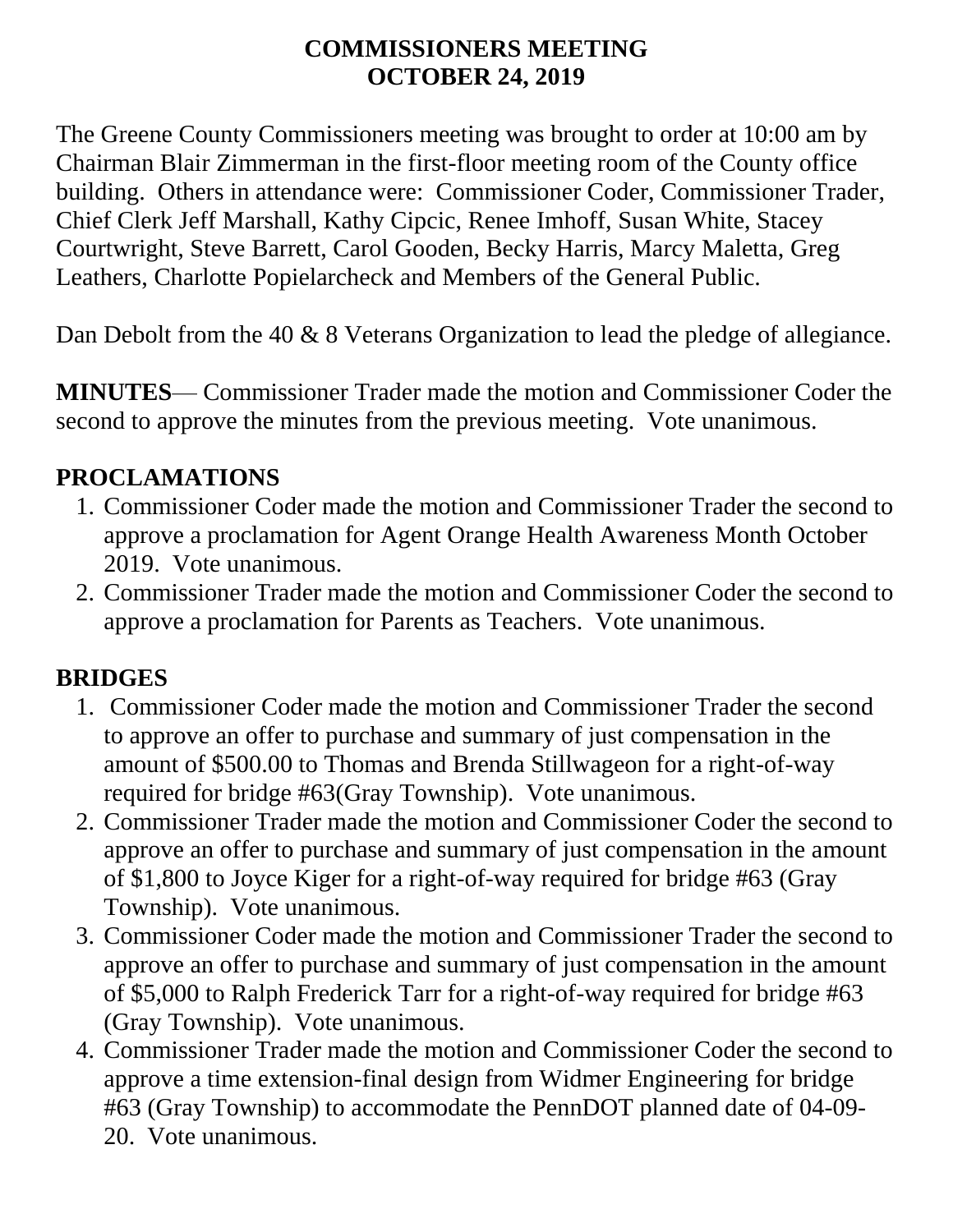#### **FINANCE AND ADMINISTRATION**

- 1. Commissioner Coder made the motion and Commissioner Trader the second to approve the 2019 – Greene County School Security Grants in the amount of \$50,000 for the following"
	- a. Carmichaels
	- b. Central Greene
	- c. Jefferson Morgan
	- d. Southeastern Greene
	- e. West Greene
	- f. Career Technology Center
- 2. Commissioner Trader made the motion and Commissioner Coder the second to approve the 2019 – Volunteer Fire Company Grants in the amount of \$5,000 for the following:
	- a. Bobtown
	- b. Carmichaels Cumberland
	- c. Center
	- d. Clarksville
	- e. Crucible
	- f. Graysville
	- g. Greensboro
	- h. Jefferson
	- i. Morris
	- j. Mount Morris
	- k. Nemacolin
	- l. New Freeport
	- m.Rices Landing
	- n. Richhill
	- o. Wayne
	- p. Waynesburg
- 3. Commissioner Coder made the motion and Commissioner Trader the second to approve an allocation of \$10,000 to Washington Township Supervisors to bring the Township Park into ADA compliance. Vote unanimous.
- 4. Commissioner Trader made the motion and Commissioner Coder the second to approve a resolution to revise the coroner's fees for requests for cremation authorization reports and related documentation. Vote unanimous.
- 5. Commissioner Coder made the motion and Commissioner Trader the second to approve the subgrant award notification in the amount of \$142,424.00 for Greene County Adult Drug Court. Vote unanimous.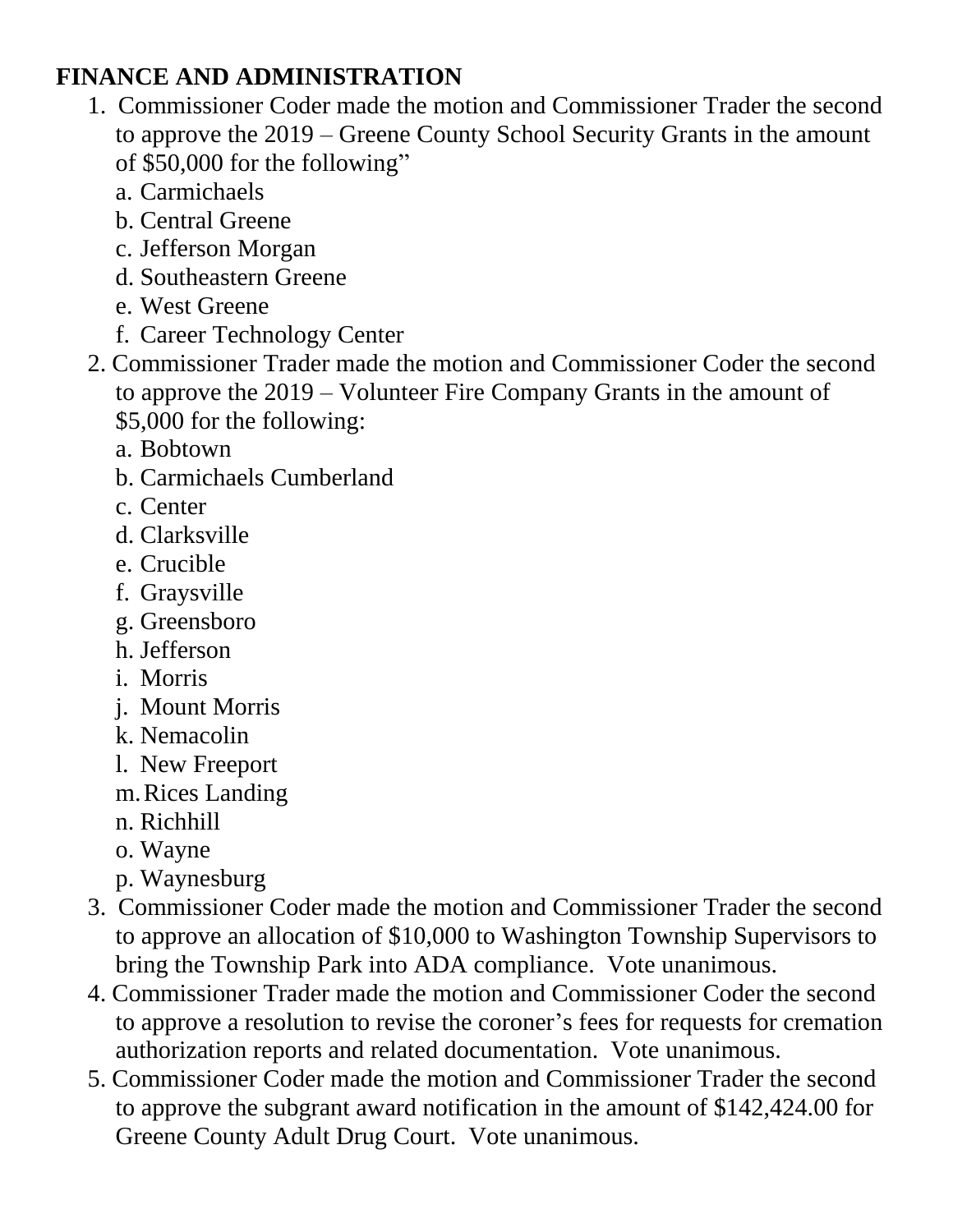- 6. Commissioner Trader made the motion and Commissioner Coder the second to approve a return to work policy statement. Vote unanimous.
- 7. Commissioner Coder made the motion and Commissioner Trader the second to approve a letter confirming the intent of Greene County, on behalf of the Borough of Waynesburg, to develop an active transportation plan. The initiative will be facilitated by the University of Pittsburgh, Center for Public Health Practice, with funding from the Pennsylvania Department of Health. Vote unanimous.
- 8. Commissioner Trader made the motion and Commissioner Coder the second to approve an open-end lease between Enterprise and the County of Greene for: Vote unanimous.
	- a. Two 2020 Ford Explorers in the amount of \$522.44 per month one for CYS and one for the Prison.
	- b. One 2020 Ford Explorer in the amount of \$569.37 per month for Mental Health.
	- c. Two 2019 Dodge Grand Caravans in the amount of \$514.69 per month for CYS.
	- d. One 2020 Ford F-150 in the amount of \$427.14 per month for Liquid Fuel.
	- e. One 2020 Ford F-250 in the amount of \$439.16 per month for Community Service.
	- f. One 2020 Ford F-250 in the amount of \$433.28 per month for Liquid Fuel.
	- g. One 2020 Ford F-250 in the amount of \$569.93 per month for Fairgrounds.
	- h. One 2020 Ford F-350 in the amount of \$760.66 per month for EMA.

### **TAX CLAIMS**

1. Commissioner Coder made the motion and Commissioner Trader the second to approve the Greene County Tax Claim Bureau has received a bid of one hundred dollars (\$100.00), plus fees, for the following property: control #25-235 located in Wayne Township. The property has been in the office since 2014 and was taken to upset sale on 09-20-17 and judicial sale on 10-30-18 and remains unsold. Vote unanimous.

#### **EMERGENCY MANAGEMENT**

1. Commissioner Coder made the motion and Commissioner Trader the second to approve a presentation of advanced emergency management certification to Greg Leathers. Vote unanimous.

#### **HUMAN SERVICES**

1. Commissioner Trader made the motion and Commissioner Coder the second to approve a Memorandum of Understanding effective 10-01-19 between Fayette County Community Action Agency, Inc. and Greene County Human Services for the SW Regional Rapid Re-Housing Program. Vote unanimous.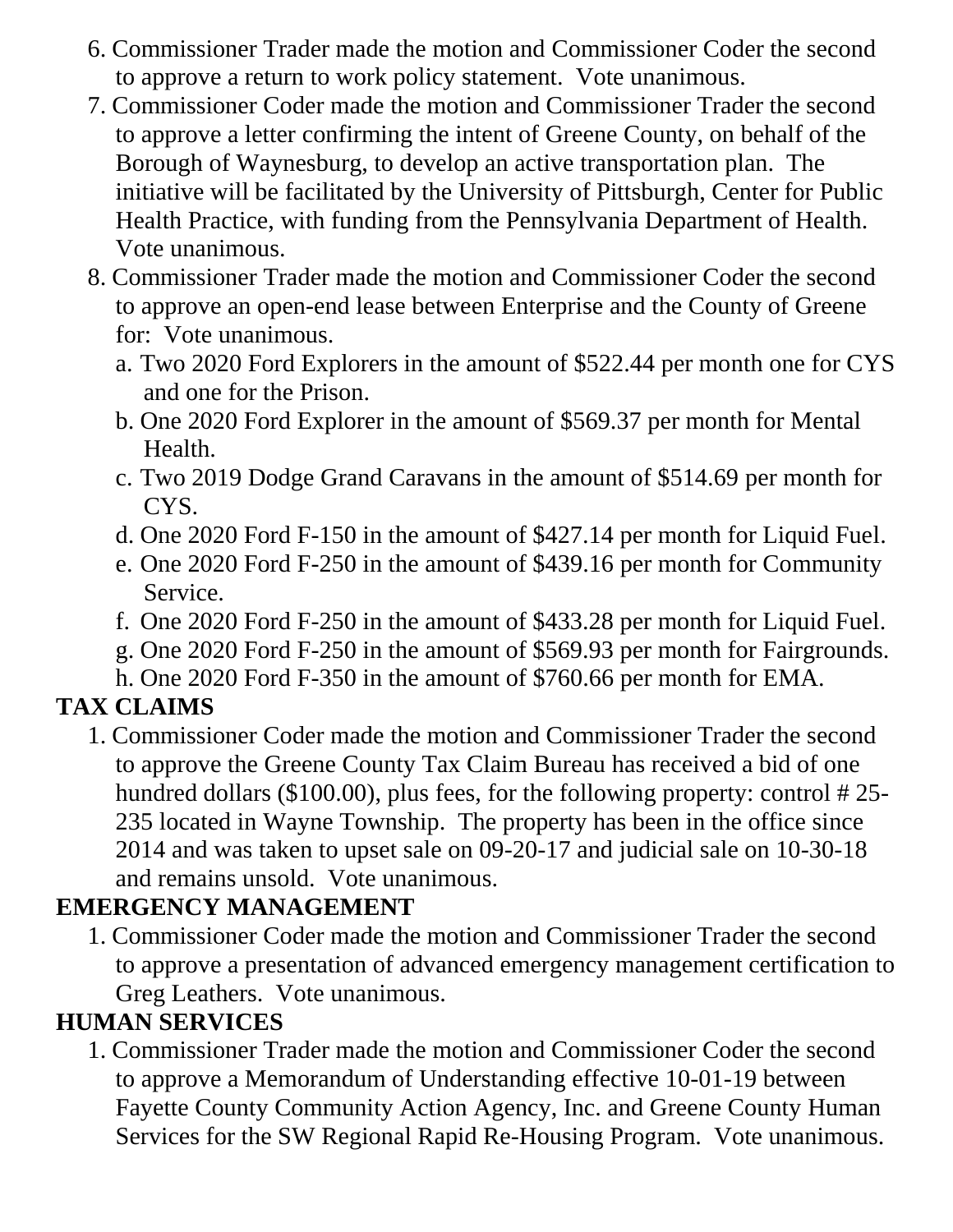- 2. Commissioner Coder made the motion and Commissioner Trader the second to approve a Grant Closeout Agreement for Grant #PA0284L3E11710 with HUD. Vote unanimous.
- 3. Commissioner Trader made the motion and Commissioner Coder the second to approve the FY2018/2019 Capital Equipment Grant for the replacement of two buses. Vote unanimous.

# **MENTAL HEALTH AND INTELLECTUAL DISABILITIES**

1. Commissioner Coder made the motion and Commissioner Trader the second to approve the FY2019/2020 Contract with FLS, LLC. Vote unanimous.

# **DRUG AND ALCOHOL**

1. Commissioner Trader made the motion and Commissioner Coder the second to approve the FY2019/2020 Contract with SAGE Action Consulting. Vote unanimous.

### **CHILDREN AND YOUTH SERVICES**

1. Commissioner Coder made the motion and Commissioner Trader the second to approve the revised budget amendment for FY2018/2019 effective 10-18- 19. Vote unanimous.

### **CDBG**

- 1. Commissioner Trader made the motion and Commissioner Coder the second to approve the Four Factor Analysis. Vote unanimous.
- 2. Commissioner Coder made the motion and Commissioner Trader the second to approve the CDBG language access plan. Vote unanimous.
- 3. Commissioner Trader made the motion and Commissioner Coder the second to approve the annual evaluation for the environmental review record for Waynesburg Borough – main interceptor sewer line rehab. Vote unanimous.

# **RECREATION**

1. Commissioner Trader made the motion and Commissioner Coder the second to approve change order #2 from Costabile Construction, Inc. in the amount of \$43,232.50 for additional earth work and some reduction to reduce asphalt pavements, ROW fence, revised access controls, and eliminate items not already installed to limit the total project cost. Vote unanimous.

## **NOTICES**

- 1. Greylock Production, LLC has submitted an ESCGP-3 application for the existing Skib Station and to alter the entrance/access road location off Ridge Road this notice is being submitted to cover the entire 25.7-acre limit of disturbance located in Jefferson Township.
- 2. Equitrans Midstream Holdings, LLC is applying for coverage under the erosion and sediment control general permit (ESCGP-3) for earth disturbance associated with oil and gas exploration, production, processing or treatment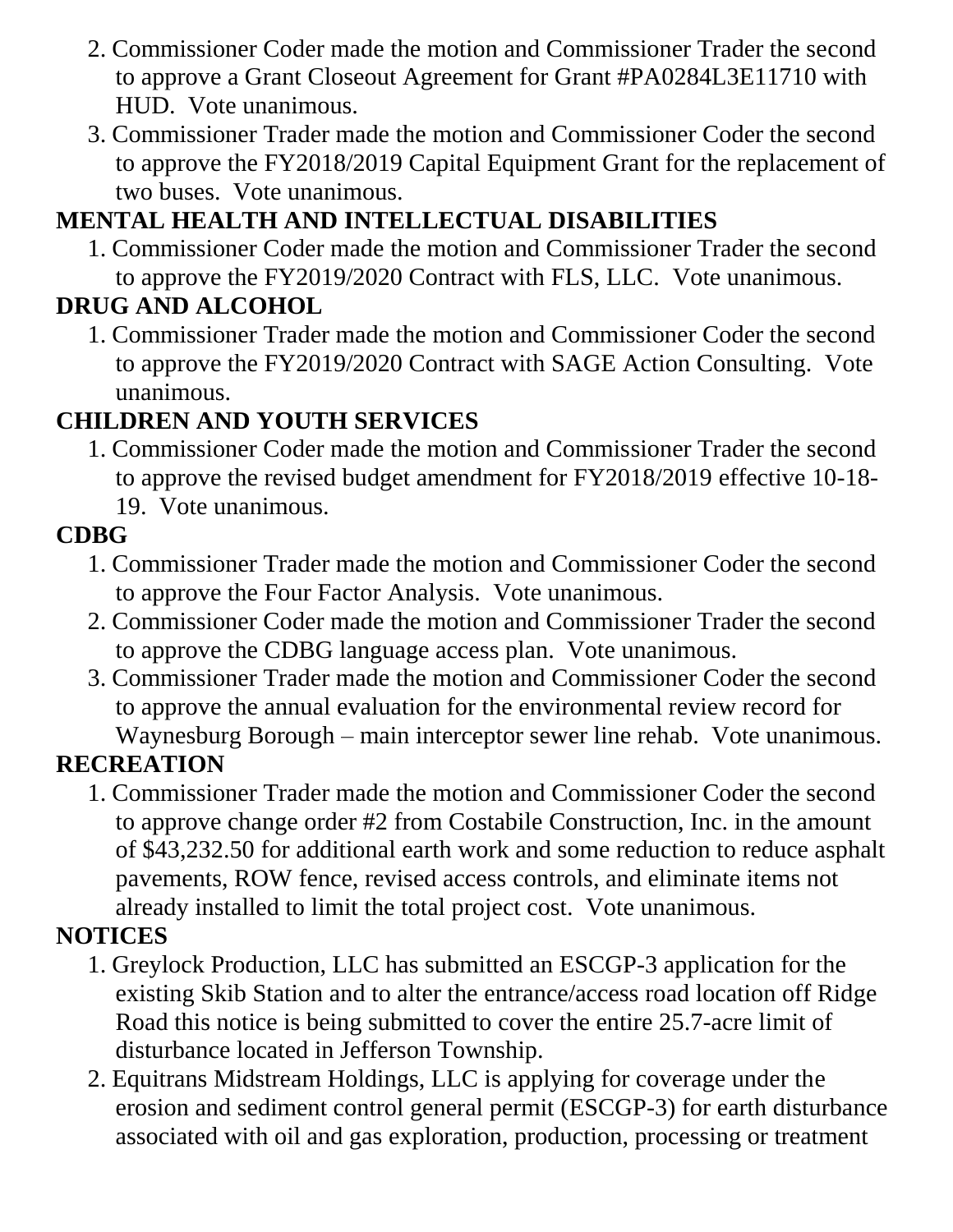operations or transmission facilities from the Pennsylvania Department of Environmental Protection located in Aleppo Township.

- 3. JKLM Energy, LLC is applying for coverage under the erosion and sediment control general permit (ESCGP-3) major modification for earth disturbance associated with oil and gas exploration, production, processing or treatment operations or transmission facilities and related permits from the Pennsylvania Department of Environmental Protection for haring M&R station and pipeline located in Jefferson Township.
- 4. JKLM Energy, LLC is applying for coverage under the erosion and sediment control general permit (ESCGP-3) major modification for earth disturbance associated with oil and gas exploration, production, processing or treatment operations or transmission facilities and related permits from the Pennsylvania Department of Environmental Protection for the coastal gamelands pipeline and Columbia M&R station located in Whiteley and Greene Townships.
- 5. EQT Production Ostrich Gas Well is submitting a major modification/renewal application to the Pennsylvania Department of Environmental Protection located in Morgan Township.
- 6. CNX Gas Company, LLC is applying for permits to drill and operate gas wells located in Richhill Township.
- 7. Dominion Energy Transmission, Inc. is submitting a joint application for a Pennsylvania Chapter 105 water obstruction and encroachment permit and U.S. Army Corps of Engineers Section 404 permit to the Pennsylvania Department of Environmental Protection for wetland impacts associated with the above-referenced project located in Gilmore Township.
- 8. EQT Production Company is applying for coverage under the erosion and sediment control general permit (ESCGP-3) for earth disturbance associated with oil and gas exploration, production, processing or treatment operations or transmission facilities from the Pennsylvania Department of Environmental Protection located in Jackson Township.
- 9. DTE Appalachia Gathering, LLC is submitting a notice of intent for coverage under the erosion and sediment control general permit for earth disturbance associated with oil and gas exploration, production, processing or treatment facilities (ESCGP-3) and chapter 105 water obstruction and encroachment general permit registration to the Pennsylvania Department of Environmental Protection located in Franklin, Perry, Jefferson, Wayne and Whiteley Townships.
- 10. EQM Gathering OPCO, LLC is applying for coverage under the Pennsylvania Department of Environmental Protection chapter 105 water obstructions and encroachments GP-11 maintenance, testing, repair,